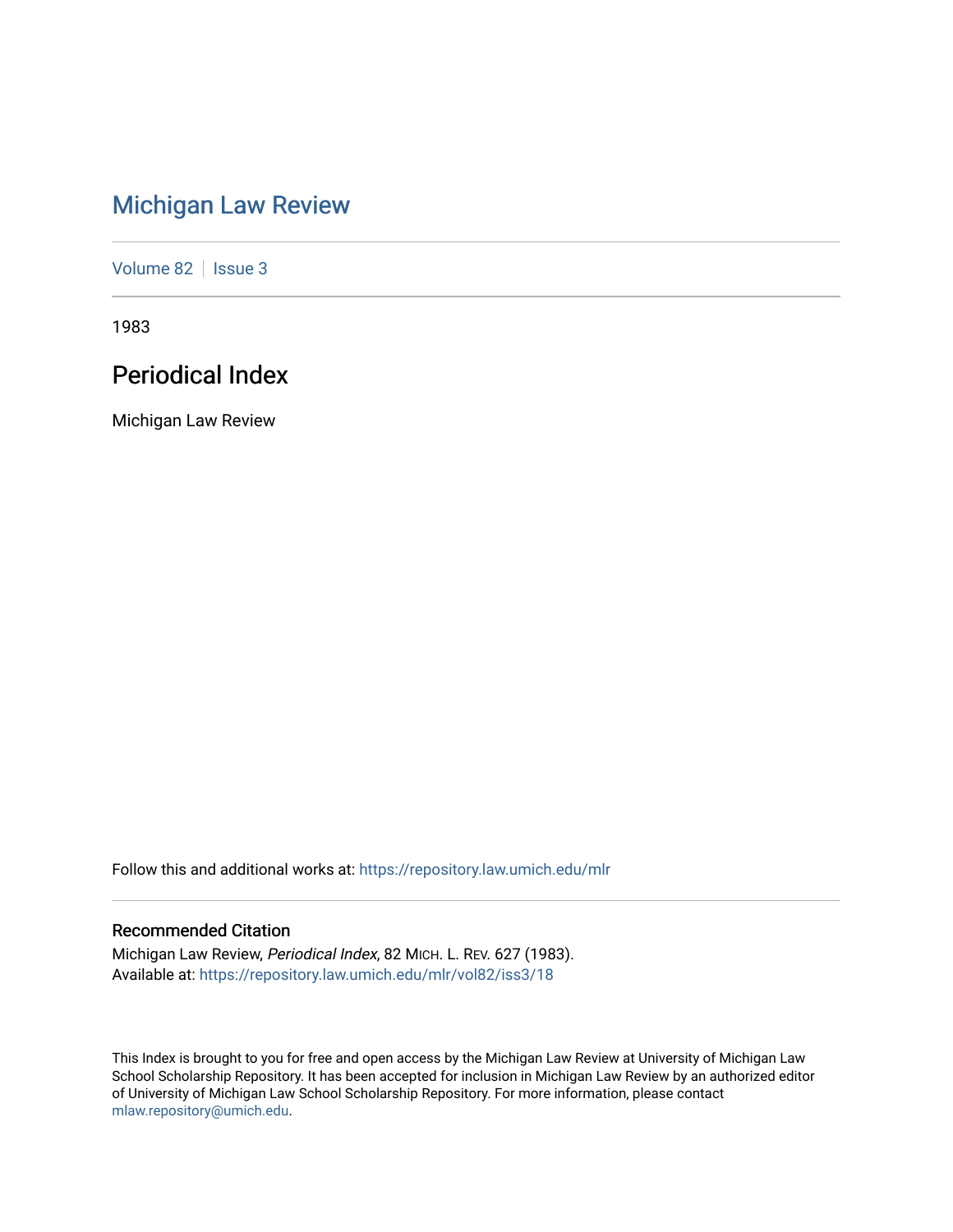## **PERIODICAL INDEX**

This index includes *articles, comments,* and some of the longer *notes* and *recent developments* that have appeared in leading law reviews since the publication of the last issue of this *Review.* 

*AJJMINISTRATION OF JUSTICE*  See *Courts.* 

## *AJJMINISTRATIVE AGENCIES*

See also Air Law, Delegation of Power, Mil*itary Law.* 

Conflicts of interest in Inspector General, Justice Department, and Special Prosecutor investigations of agency heads. 35 Stan. L. Rev. 975-1005 (May).

## *AJJMINISTRATIVE LAW*

See also *Education.* 

The optimal precision of administrative rules. Colin S. Diver. 93 Yale L.J. 65-109 (Nov.).

## *AJJVERTISING*

See *Freedom of Speech.* 

## *AIR LAW*

Airline deregulation and airport regulation. 93 Yale L.J. 319-39 (Dec.).

## *AIRPORTS*

See *Air Law.* 

## *ANTITRUST LAW*

See also *Merger.* 

Commentary: reflections on Hay, Clark, and the relationship of economic analysis and policy to rules of antitrust law. Peter C. Carstensen. 1983 Wis. L. Rev. 953-88 (No. 4).

Exclusive dealing in distribution. Richard M. Steuer. 69 Cornell L. Rev. 101-34 (Nov.).

Price-fixing without collusion: an antitrust analysis of facilitating practices after Ethyl Corp. Donald S. Clark. 1983 Wis. L. Rev. 887-952 (No. 4).

#### *ANTITRUST LAW: JJAMAGES*

Standing at the fringe: antitrust damages and the fringe producer. 35 Stan. L. Rev. 763-85 (Apr.).

## *ARBITRATION ANJJ AWARJJ*

Commercial arbitration in the eighteenth century: searching for the transformation of American law. 93 Yale L.J. 135-52 (Nov.).

#### *ARTS*

See *Law in Arts & Literature.* 

## *ATTACHMENT ANJJ GARNISHMENT*  See *Civil Procedure.*

## *ATTORNEYS*

See also *Privileged Communications.* 

Successive representation by criminal lawyers. Gary T. Lowenthal. 93 Yale L.J. 1-64 (Nov.).

## *A UJJITORS ANJJ A UJJITING*

Tort law  $-$  the enlarging scope of auditors' liability to relying third parties. 59 Notre Dame Law. 281-96 (No. I).

#### *BANKRUPTCY*

See also *Torts.* 

Adequate protection under the Bankruptcy Act of 1978. Donald Price. 71 Ky. L.J. 727- 54 (No. 4).

## **BANKS AND BANKING**

See also *Sales.* 

National banks and the brokerage business: the comptroller's new reading of the Glass-Steagall Act. 69 Va. L. Rev. 1303-49 (Oct.).

## *BOYCOTTS*

Countless free-standing trees: non-labor boycotts after NAACP v. Claiborne Hardware Co. 71 Ky. L.J. 899-918 (No. 4).

## **BURDEN OF PROOF**

See also *Conspiracy*, *Double Jeopardy*.

The allocation of the burden of proof in marine fire damage cases. 50 U. Chi. L. Rev. 1146-69 (Summer).

Easing plaintiffs' burden of proving negligence for computer malfunction. 69 Iowa L. Rev. 241-62 (Oct.).

*BUSINESS LAW* 

See *Partnerships.* 

## *CAPITAL PUNISHMENT*

See also *Death Penalty*. The problem of capital punishment. John Kaplan. 1983 U. Ill. L. Rev. 555-77 (No. 3).

## *CENSORSHIP*

See *Schools & School Districts*.

## *CHILJJ CUSTOJJY*

See *Family Law.*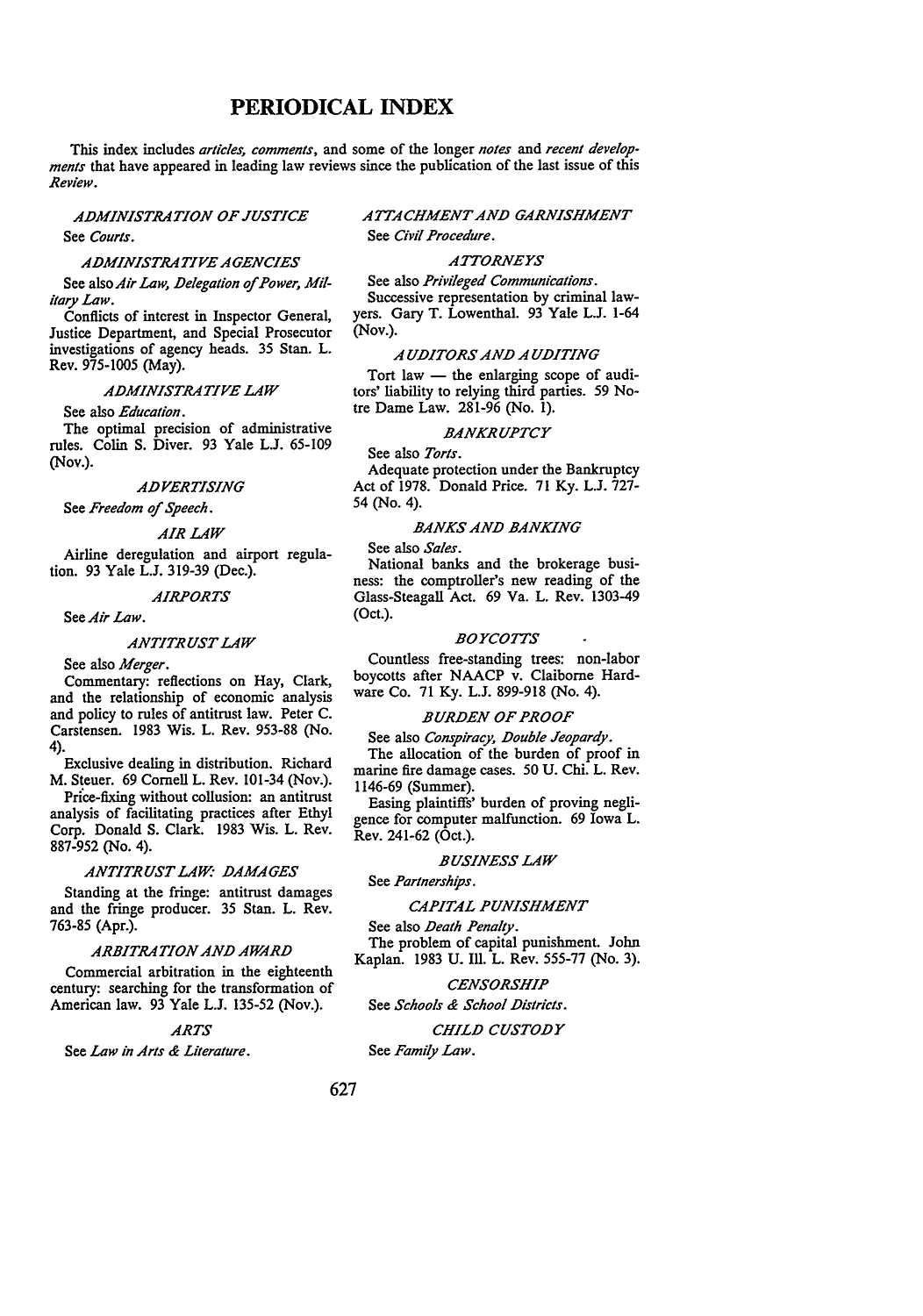## *CHILDREN*

See *Education, Infants, Parent & Child.* 

## *CIVIL PROCEDURE*

See also *Full Faith & Credit.* 

Abuse of process and attachment: toward a balance of power. 30 UCLA L. Rev. 1218- 48 (Aug.).

Ancillary jurisdiction and intervention under federal rule 24: analysis and proposals. 58 Ind. LJ. 111-41 (No. I).

The domestic relations exception to diversity jurisdiction. 83 Colum. L. Rev. 1824-62 (Nov.).

Federated Department Stores v. Moitie: removal and relitigation reappraised. 1983 Wis. L. Rev. 989-1021 (No. 4).

Personal jurisdiction in flux: Insurance Corp. of Ireland v. Compagnie des Bauxites de Guinee. 69 Cornell L. Rev. 136-65 (Nov.).

Power, convenience, and the elimination of personal jurisdiction in the federal courts. Robert Haskell Abrams. 58 Ind. L.J. 1-58 (No. I).

Rethinking jurisdiction and notice in Kentucky. John R. Leathers. 71 Ky. L.J. 755-85 (No. 4).

## *CIVIL RIGHTS*

See also *Boycolls, Class Actions, Voling.*  The bottom line defense in title VII actions: Supreme Court rejection in Connecticut v. Teal and a modified approach. 68 Cornell L. Rev. 735-53 (June).

#### *CLASS ACTIONS*

The approval and interpretation of consent decrees in civil rights class action litigation. Lloyd C. Anderson. 1983 U. Ill. L. Rev. 579- 632 (No. 3).

Bridging the mootness gap in federal court class actions. Richard K. Greenstein. 35 Stan. L. Rev. 897-926 (May).

Federal exemptions and the opt-out provisions of section 522: a constitutional challenge. 58 Ind. L.J. 143-59 (No. I).

Legal ethics and class actions: problems, tactics and judicial responses. Richard H. Underwood. 71 Ky. L.J. 787-827 (No. 4).

Statutes of limitation and defendant class actions. 82 Mich. L. Rev. 347-64 (Nov.).

## *COMMERCIAL LAW*

Repudiating the sale-of-business doctrine. 83 Colum. L. Rev. 1718-44 (Nov.).

## *COMPUTERS*

See *Burden of Proof.* 

*CONFLICT OF INTEREST*  See *Administrative Agencies.* 

## *CONSPIRACY*

The withdrawal defense to criminal conspiracy: an unconstitutional allocation of the burden of proof. 51 Geo. Wash. L. Rev. 420- 42 (Mar.).

## *CONSTITUTIONAL LAW*

See also *Class Actions, Death Penalty, Federalism, Firearms, Freedom of Speech, Search & Seizure.* 

Mark Tushnet's critique of interpretivism. Raoul Berger. 51 Geo. Wash. L. Rev. 532-50 (May).

### *CONTRACTS*

See also *Torts.* 

Affirmative recovery against assignees under section 9-318(1)(a) of the Uniform Commercial Code. 51 Geo. Wash. L. Rev. 465-76 (Mar.).

Contract law and modem economic theory. Daniel A. Farber. 78 Nw. U. L. Rev. 303-39 (Apr.).

Values in contract: internal and external. Ian R. Macneil. 78 Nw. U. L. Rev. 340-418 (Apr.).

U.C.C. filings: changing circumstances can make a right filing wrong, but can they make a wrong filing right? David Frisch, 56 S. Cal. L. Rev. 1247-76 (Sept.).

## *CONTRACTS: TERMINATION*

An analysis of the cessation of contractual relations. Robert A. Hillman. 68 Cornell L. Rev. 617-59 (June).

#### *CORPORATIONS*

See also *Criminal Law, Securities: Insider Trading, Torts.* 

Corporate charitable contributions: expanding the judicial analysis in a post-Economic Recovery Act world. 58 Ind. L.J. 161- 86 (No. I).

Corporate wire transfers and the Uniform New Payments Code. Hal S. Scott. 83 Colum. L. Rev. 1664-716 (Nov.).

Corporation law and the American Law Institute Corporate Governance Project, Kenneth E. Scott. 35 Stan. L. Rev. 927-48 (May).

## *CORPORATIONS: TAXATION*

See *Taxation.* 

## *COURTS*

See also *Judicial Opinions.* 

A modem management technique for trial courts to improve the quality of justice: requiring direct testimony to be submitted in written form prior to trial. Charles R. Richey. 72 Geo. L.J. 73-93 (Oct.).

Of high designs: a compendium of propos-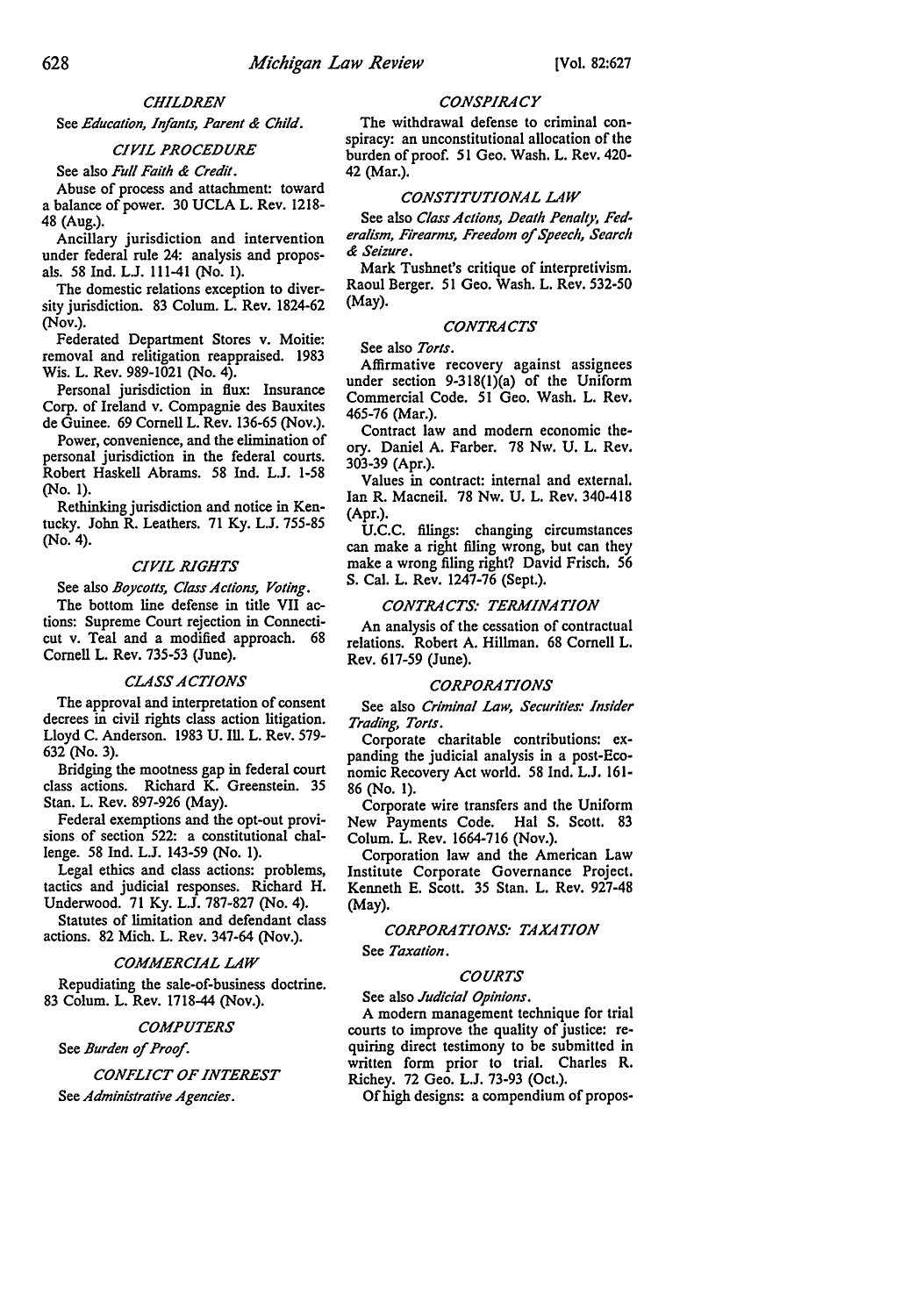als to reduce the workload of the Supreme Court. 97 Harv. L. Rev. 307-25 (Nov.).

A political model of implementation and implications of the model for public policy, research, and the changing roles of law and lawyers. William H. Clune III. 69 Iowa L. Rev. 47-125 (Oct.).

The Supreme Court: 1982 term. 97 Harv. L. Rev. 1-306 (Nov.).

#### *CREJJIT*

See *Defamation*.

## *CRIMINAL LAW*

See also *Attorneys, Capital Punishment, Criminal Responsibility, /Jeath Penalty, Habeas Corpus, Homicide, Prosecuting Attorneys, Right to Trial by Jury, Search & Seizure.* 

Criminal law - premenstrual syndrome: a criminal defense. 59 Notre Dame Law. 253-69 (No. 1).

Publication rights agreements in sensational criminal cases: a response to the problem. 68 Cornell L. Rev. 686-705 (June).

Reconstructing corporate criminal law: deterrence, retribution, fault, and sanctions. Brent Fisse. 56 S. Cal. L. Rev. 1141-246 (Sept.).

When guilt should be irrelevant: government overreaching as a bar to reprosecution under the double jeopardy clause after Oregon v. Kennedy. James F. Ponsoldt. 69 Cornell L. Rev. 76-100 (Nov.).

#### *CRIMINAL PROCEJJURE*

See *Discrimination, Hearsay*.

## *CRIMINAL RESPONSIBILITY*

A duty to rescue: some thoughts on criminal liability. A.D. Woozley. 69 Va. L. Rev. 1273-300 (Oct.).

Element analysis in defining criminal liability: the Model Penal Code and beyond. Paul H. Robinson & Jane A. Grall. 35 Stan. L. Rev. 681-762 (Apr.).

#### *IJAMAGES*

See *Insurance.* 

#### *JJEATH PENALTY*

The death penalty and federalism: eighth amendment constraints on the allocation of state decisionmaking power. 35 Stan. L. Rev. 787-829 (Apr.).

The death penalty cases: shaping substantive criminal law. 58 Ind. L.J. 187-209 (No. 1).

"Unusual" punishment: the domestic effects of international norms restricting the application of the death penalty. Joan F. Hartman. 52 U. Cin. L. Rev. 655-99 (No. 3).

#### *IJEFAMATION*

Common law defamation and the Fair Credit Reporting Act. Virginia G. Maurer. 72 Geo. L.J. 95-134 (Oct.).

## *IJEFENSES*

See *Criminal Law.* 

## *IJELEGATION OF POWER*

Delegation and individual rights. 56 S. Cal. L. Rev. 1321-43 (Sept.).

#### *JJISCOVERY*

Discovery of government attorney work product under the FOIA. 71 Ky. L.J. 919-31 (No. 4).

Discovery of nonparties' tangible things under the Federal Rules of Civil Procedure. Sarah N. Welling. 59 Notre Dame Law. 110-57 (No. 1).

Myth and reality in protective order litigation. Richard L. Marcus. 69 Cornell L. Rev. 1-75 (Nov.).

Rejecting a general privilege for self-critical analyses. James F. Flanagan. 51 Geo. Wash. L. Rev. 551-82 (May).

Surveying work product. Kevin M. Clermont and Student Writers. 68 Cornell L. Rev. 755-893 (Aug.).

## *DISCRIMINATION*

See also *Civil Rights.* 

Discriminatory purpose and mens rea: the tortured argument of invidious intent. 93 Yale L.J. 111-34 (Nov.).

Housing discrimination as a basis for interdistrict school desegregation remedies. 93 Yale L.J. 340-61 (Dec.).

Jones v. Metropolitan Atlanta Rapid Transit Authority and section 504 of the Rehabilitation Act: removal of the primary objective barrier to private suits for handicapbased employment discrimination. 78 Nw. U. L. Rev. 461-93 (Apr.).

Race and the decision to detain a suspect. Sheri Lynn Johnson. 93 Yale L.J. 214-58 (Dec.).

## *DIVORCE AND SEPARATION*

See also *Family Law.* 

The marital home: equal or equitable distribution? 50 U. Chi. L. Rev. 1089-115 (Summer).

## *DOCUMENTS ANJJ RECORDS*

Toward a uniform right to medical records: a proposal for a model patient access and information practices statute. 30 UCLA L. Rev. 1349-85 (Aug.).

## *IJOUBLE JEOPARDY*

See also *Criminal Law.*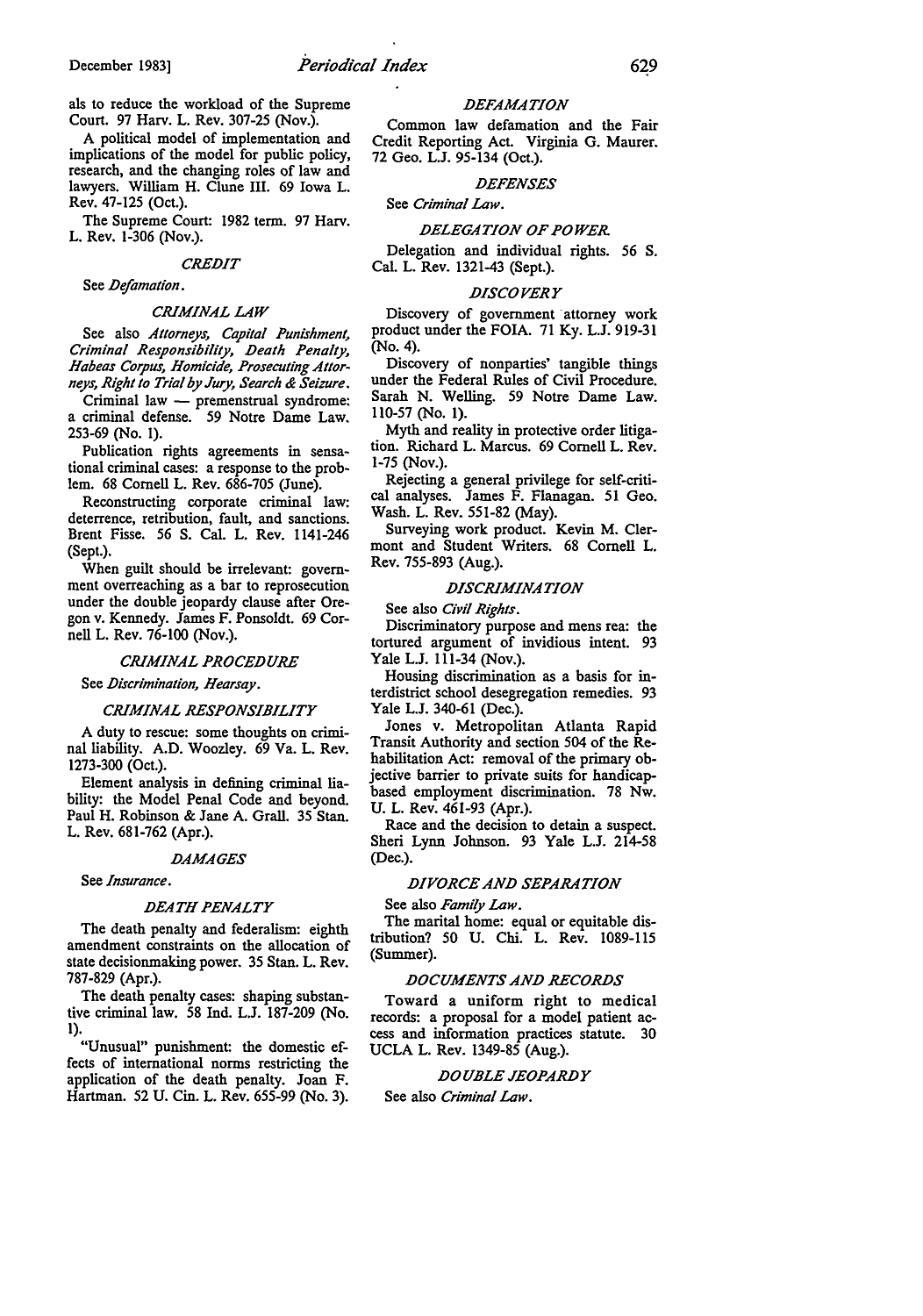The burden of proof in double jeopardy claims. 82 Mich. L. Rev. 365-86 (Nov.).

## *ECONOMICS*

# See *Antitrust Law, Contracts.*

## *EDUCATION*

## See also *Freedom* of *Speech.*

Board of Education v. Rowley: handicapped children are entitled to a beneficial education. 69 Iowa L. Rev. 279-300 (Oct.).

Title IX of the Education Amendments of 1972: setting limits on agency jurisdiction. 52 U. Cin. L. Rev. 819-41 (No. 3).

## *EMINENT DOMAIN*

Transferring land to private entities by the power of eminent domain. Thomas Ross. 51 Geo. Wash. L. Rev. 355-81 (Mar.).

*EMPLOYMENT* 

See *Discrimination*.

#### *ENERGY RESOURCES*

See *Nuisance.* 

## *ENVIRONMENTAL LAW*

The inapplicability of traditional tort analysis to environmental risks: the example of toxic waste pollution victim compensation. 35 Stan. L. Rev. 575-619 (Feb.).

The role of injunctive relief and settlements in superfund enforcement. 68 Cornell L. Rev. 706-34 (June).

Trade secrets v. environmental protection: conflict over the use of private contractors to conduct E.P.A. inspections. 71 Ky. LJ. 879- 98 (No. 4).

## *ESTATE TAX*

To praise the estate tax, not to bury it. Michael J. Graetz. 93 Yale L.J. 259-86 (Dec.).

## *EVIDENCE*

## See also *Discovery*, Hearsay.

A private litigant's remedies for an opponent's inappropriate destruction of relevant documents. Dale A. Oesterle. 61 Texas L. Rev. 1185-245 (Apr.).

## *FAMILY LAW*

See also Civil Procedure, Divorce & Separa*tion, Illegitimacy, Infants, Parent & Child.* 

Implementing equality: ideology, contradiction and social change. A study of rhetoric and results in the regulation of the consequences of divorce. Martha L. Fineman. 1983 Wis. L. Rev. 789-886 (No. 4).

The judicial role in post-divorce child relocation controversies. 35 Stan. L. Rev. 949-74 (May).

Loss of consortium: should marriage be re-

tained as a prerequisite? 52 U. Cin. L. Rev. 842-60 (No. 3).

> *FEDERAL RULES OF CIVIL PROCEDURE*

See Civil Procedure, Discovery.

### *FEDERALISM*

See also *Death Penalty, Full Faith & Credit.* Congressional power to validate unconstitutional state laws: a forgotten solution to an old enigma. William Cohen. 35 Stan. L. Rev. 387-422 (Feb.).

## *FIREARMS*

Handgun prohibition and the original meaning of the second amendment. Don B, Kates, Jr. 82 Mich. L. Rev. 204-73 (Nov.),

## *FRAUD*

## See *Securities.*

#### *FREE.DOM OF INFORMATION*

See also *Discovery, Documents & Records, Right* of *Privacy.* 

Confidentiality of genetic information. 30 UCLA L. Rev. 1283-315 (Aug.).

## *FREE.DOM OF RELIGION*

See also *Freedom* of *Speech.* 

Of robots, persons, and the protection of religious beliefs. Robert N. Shapiro. 56 S. Cal. L. Rev. 1277-318 (Sept.).

## *FREE.DOM OF SPEECH*

Alcoholic beverage advertising and the first amendment. 52 U. Cin. L. Rev. 861-900 (No. 3).

Religious expression in the public school forum: the high school student's right to free speech. 72 Geo. L.J. 135-60 (Oct.).

## *FREE.DOM OF THE PRESS*

See *Criminal Law.* 

## *FULL FAITH AN.D CREDIT*

State court judgments in federal litigation: mapping the contours of full faith and credit, Barbara Ann Atwood. 58 Ind. L.J. 59-109 (No. I).

## *GIFT TAXES*

In defense of Crown: the gift tax treatment of interest-free demand loans. 1983 U. Ill. L. Rev. 787-807 (No. 3).

### *HABEAS CORPUS*

The claim-forfeiture proposition of Rose v. Lundy: an appropriate treatment of mixed habeas corpus petitions? 68 Iowa L. Rev, 301-18 (Oct.).

## *HEALTH INSURANCE*

Limiting provider participation in health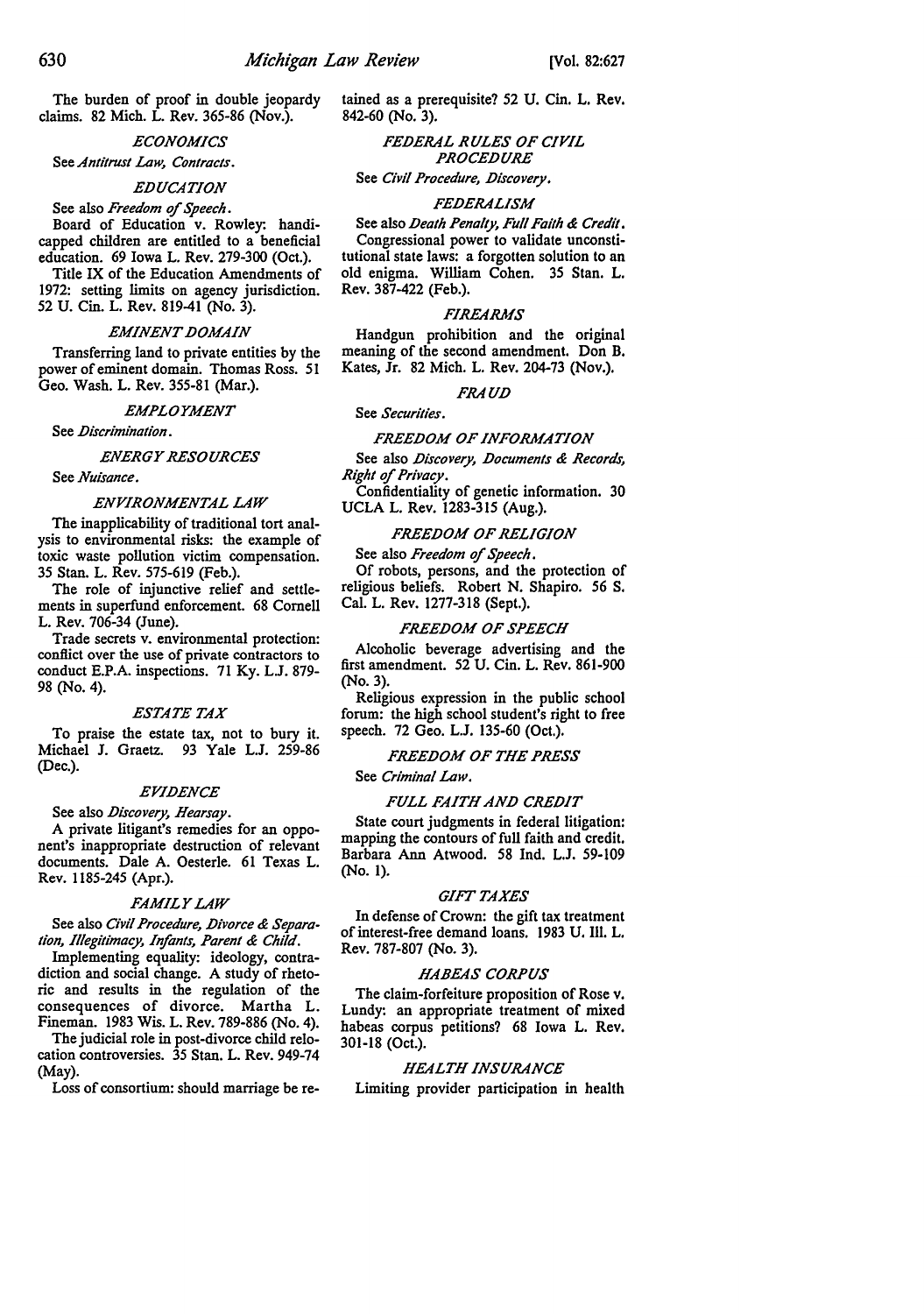insurer reimbursements decisions: an antitrust cure for a crisis in medical care costs. 72 Geo. L.J. 161-83 (Oct.).

#### *HEARSAY*

A comprehensive approach to child hearsay statements in sex abuse cases. 83 Colum. L. Rev. 1745-66 (Nov.).

#### *HOMICIDE*

Feticide: murder in Kentucky? 71 Ky. L.J. 933-51 (No. 4).

## *HUMAN RIGHTS*

See *International Conventions.* 

## *ILLEGITIMACY*

Analysis of an analogy: undocumented children and illegitimate children. 1983 U. Ill. L. Rev. 697-729 (No. 3).

#### *IMMIGRATION*

INS surveys of business establishments: reasonable, individualized suspicion of illegal alienage. 78 Nw. U. L. Rev. 632-72 (Oct.).

## *INFANTS*

**See** also *Homicide.*  Withholding treatment from defective infants: "infant Doe" postmortem. *59* Notre Dame Law. 224-52 (No. I).

#### *INJUNCTIONS*

**See** also *Environmental Law, Labor Law.*  Federal injunctions and the public interest. Gene R. Shreve. 51 Geo. Wash. L. Rev. 382- 419 (Mar.).

#### *INSURANCE*

The expectation of peace of mind: a basis for recovery of damages for mental suffering resulting from the breach of first party insurance contracts. 56 S. Cal. L. Rev. 1345-75 (Sept.).

## *INTERNATIONAL CONVENTIONS*

The impact of the European Convention for the Protection of Human Rights on national law. Jane S. Jensen. 52 U. Cin. L. Rev. 760-90 (No. 3).

## *INTERNATIONAL LAW*

See also *Death Penalty.* 

The struggle for the Falklands. W. Michael Reisman. 93 Yale L.J. 287-317 (Dec.).

### *INTERNATIONAL LEGAL ASSISTANCE*

Providing legal services in foreign countries: making room for the American attorney. 83 Colum. L. Rev. 1767-823 (Nov.).

## *INTERNATIONAL TRADE*

Contracts for the international sale of

goods: applicability of the United Nations convention. 69 Iowa L. Rev. 209-40 (Oct.).

## *JUDICIAL OPINIONS*

Comments on judicial creativity. Cornelius J. Peck. 69 Iowa L. Rev. 1-46 (Oct.).

#### *JUDICIAL REVIEW*

See *Military Law.* 

#### *JURISDICTION*

See also *Civil Procedure.* 

Necessary and proper roots of exceptions to federal jurisdiction. Eugene Gressman & Eric K. Gressman. 51 Geo. Wash. L. Rev. 495-531 (May).

#### *JURISPRUDENCE*

See *Philosophy* of *Law.* 

#### *LABOR LAW*

## See also *Labor Unions, Unions.*

The feasibility of occupational health standards: an essay on legal decisionmaking under uncertainty. Howard A. Latin. 78 Nw. U. L. **Rev.** 583-631 (Oct.).

The propriety of issuing an injunction to prevent a plant from relocating under section l0(j) of the National Labor Relations Act. 78 Nw. U. L. Rev. 673-702 (Oct.).

The unenforceable successorship clause: a departure from national labor policy. 30 UCLA L. Rev. 1249-82 (Aug.).

The vitality of the American labor movement in the twenty-first century. Charles B. Craver. 1983 U. Ill. L. Rev. 633-96 (No. 3).

## *LABOR UNIONS*

NLRB orders granting unions access to company property. 68 Cornell L. Rev. 894- 913 (Aug.).

## *LAW IN ARTS AND LITERATURE*

Title disputes in the art market: an emerging duty of care for art merchants. 51 Geo. Wash. L. Rev. 443-64 (Mar.).

### *LEGAL ETHICS*

See *Class Actions.* 

## *LEGAL HISTORY*

See also *Arbitration & Award.*  In re radical interpretations of American law: the relation of law and history. A.E. Keir Nash. 82 Mich. L. Rev. 274-345 (Nov.).

## *LIBRARIES*

See *Schools & School Districts.* 

## *MARITIME LAW*

## See *Burden* of *Proof.*

*MEDICAL JURISPRUDENCE*  See also *Documents & Records.*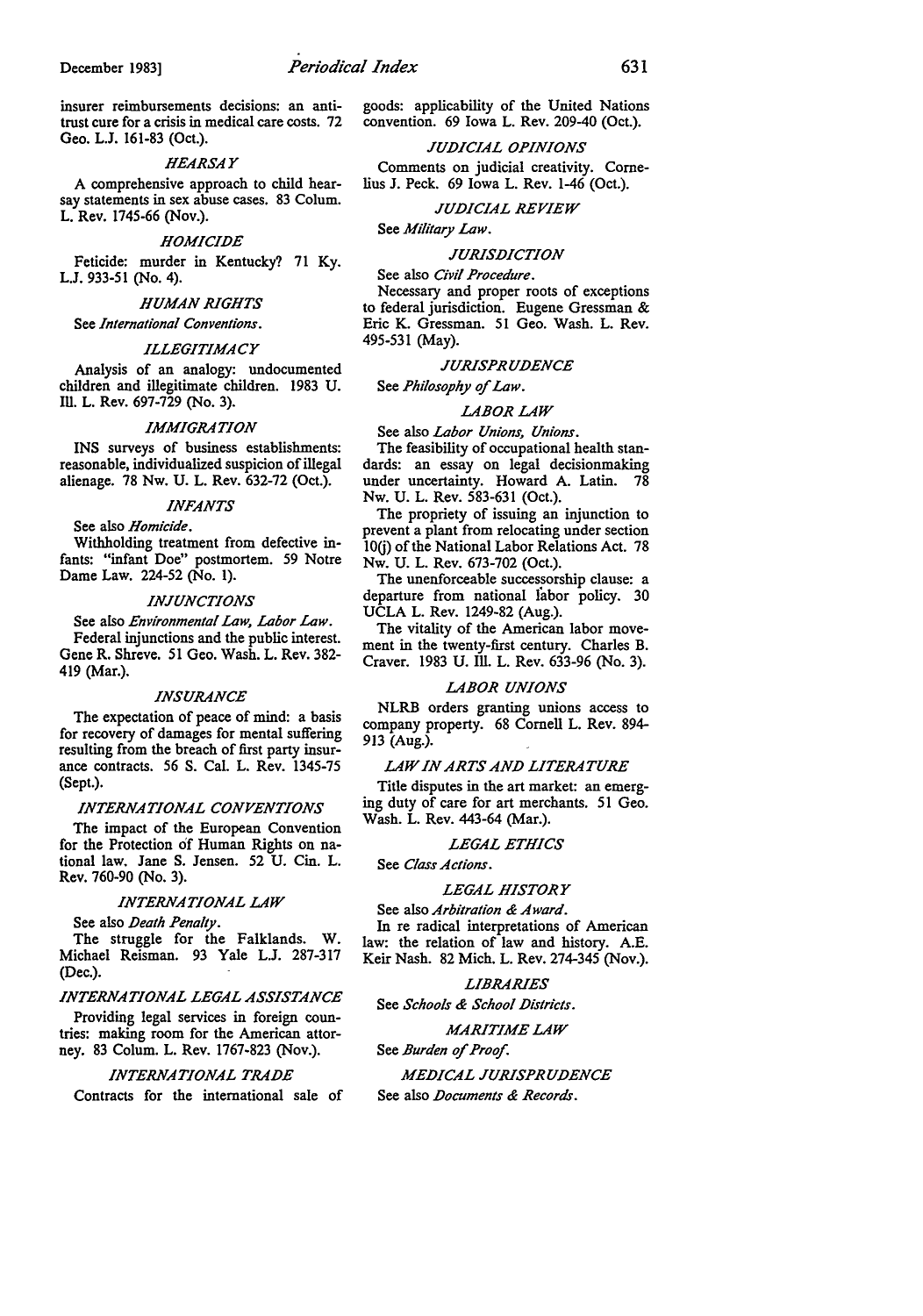A structural analysis of the physician-patient relationship in no-code decisionmaking. 93 Yale L.J. 362-83 (Dec.).

*MENTAL HEALTH* 

Status of the emergency room psychotherapist: privacy rites. 30 UCLA L. Rev. 1316-48 (Aug.).

Tort liability of the mentally ill in negligence actions. 93 Yale L.J. 153-70 (Nov.).

#### *MERGER*

Submarkets in merger and monopolization cases. Lawrence C. Maisel. 72 Geo. L.J. 39- 71 (Oct.).

## *MILITARY LAW*

Federal judicial review of military administrative decisions. 51 Geo. Wash. L. Rev. 612-23 (May). .

The United States military chaplaincy program: another seam in the fabric of our society? 59 Notre Dame Law. 181-223 (No. 1).

## *NEGLIGENCE*

See *Burden* of *Proof, Mental Health.* 

## *NUISANCE*

Casting a shadow on a solar collector  $-$  a cause of action recognized; an alternative resolution framework suggested: Prah v. Maretti. 68 Cornell L. Rev. 941-78 (Aug.).

## *PARENT ANJJ CHILJJ*

Parent-child testimonial privilege: preserving and protecting the fundamental right to family privacy. 52 U. Cin. L. Rev. 901-20 (No. 3)

Parents' selection of children's surnames. 51 Geo. Wash. L. Rev. 583-99 (May).

Why terminate parental rights? Marsha Garrison. 35 Stan. L. Rev. 423-96 (Feb.).

#### *PARTNERSHIPS*

Misconduct as a basis for excluding or expelling a partner: effecting commercial divorce and securing custody of the business. Robert W. Hillman. 78 Nw. U. L. Rev. 527- 82 (Oct.).

Tax avoidance through like-kind exchanges of partnership interests. 35 Stan. L. Rev. 537-73 (Feb.).

## *PHILOSOPHY OF LAW*

See also *Constitutional Law.* 

Liberalism, radicalism, and legal scholarship. Steven Shiffrin. 30 UCLA L. Rev. 1103-217 (Aug.).

Taking laws seriously. Aleksander Peczenik. 68 Cornell L. Rev. 660-84 (June).

*PHYSICIANS ANJJ SURGEONS*  See *Medical Jurisprudence.* 

*PLEA BARGAINING*  See *Right lo Trial by Jury.* 

*POLICE* 

See *JJiscriminalion.* 

*PRICES* 

#### See *Antitrust Law.*

## **PRIVILEGED COMMUNICATIONS**

See also *Freedom* of *Information.*  Applicability of the attorney-client privilege to communications intercepted by third parties. 69 Iowa L. Rev. 263-77 (Oct.).

## *PROCESS*

See *Civil Procedure.* 

## *PROJJUCTS LIABILITY*

The products liability crisis: a federal statutory solution. 1983 U. Ill. L. Rev. 757-86 (No. 3).

#### *PROPERTY*

See also *Torts.*  Embodiment of rights in goods and the concept of chattel paper. Thomas H. Jackson. 50 U. Chi. L. Rev. 1051-87 (Summer).

#### *PROSECUTING A1TORNEYS*

The limits of prosecutorial vindictiveness. Barbara A. Schwartz. 69 Iowa L. Rev. 128- 208 (Oct.).

## *PUBLIC INTEREST LAW*

See *Injunctions.* 

#### *REAL PROPERTY*

Time-share interests in real estate: a critical evaluation of the regulatory environment. Ellen R. Pierce & Richard A. Mann. 59 Notre Dame Law. 9-60 (No. I),

## *REMEJJIES*

See *Contracts, Evidence, Torts.* 

## *REMO VAL OF CA USES*

See *Civil Procedure.* 

## *RES JUJJICATA*

See *Civil Procedure.* 

## *RETROACTIVE LAWS ANJJ JJECISIONS*

United States v. Johnson: reformulating the retroactivity doctrine. 69 Cornell L. Rev. 166-205 (Nov.).

#### *RIGHT OF PRIVACY*

See also *Menial Health.* 

Out of the sunshine and into the shadows: six years of misinterpretation of the personal privacy exemption of the Kentucky Open Records Act. 71 Ky. L.J. 853-77 (No. 4).